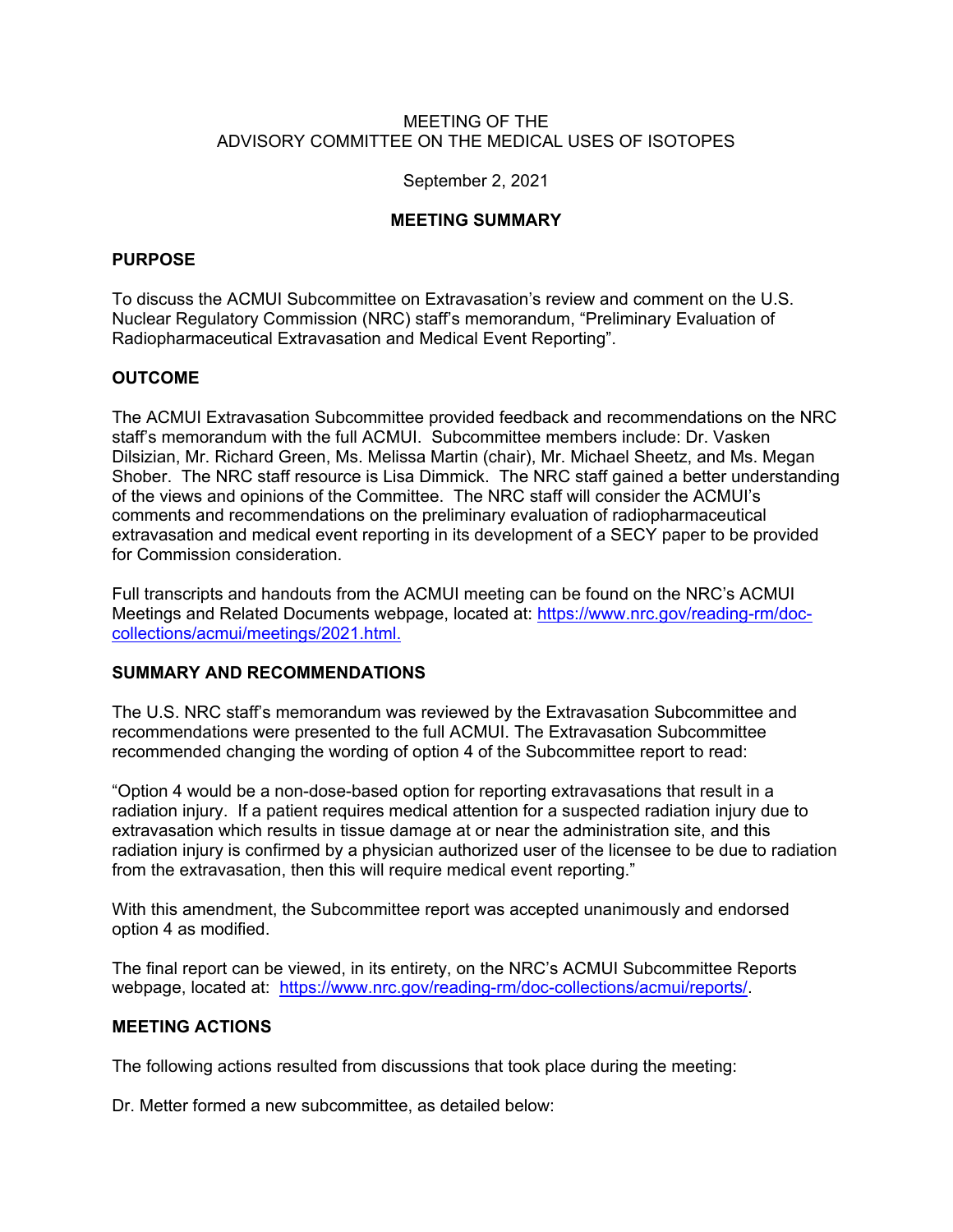# **1. Subcommittee on the Diffusing Alpha-emitter Radiation Therapy (DaRT) Manual Brachytherapy Source**

Subcommittee Charge:

- To review and evaluate the staff's Alpha DaRT manual brachytherapy licensing guidance
- Provide considerations and recommendations to NRC staff

Subcommittee Membership: Dr. Ronald Ennis (chair), Mr. Zoubir Ouhib, Ms. Megan Shober, Dr. Michael O'Hara, Dr. Hossein Jadvar, Ms. Rebecca Allen

NRC Staff Resource: Dr. Katie Tapp

The subcommittee is expected to provide a draft report and any recommendations at the spring 2021 ACMUI meeting.

Enclosures:

- 1. Meeting Attendees
- 2. Meeting Agenda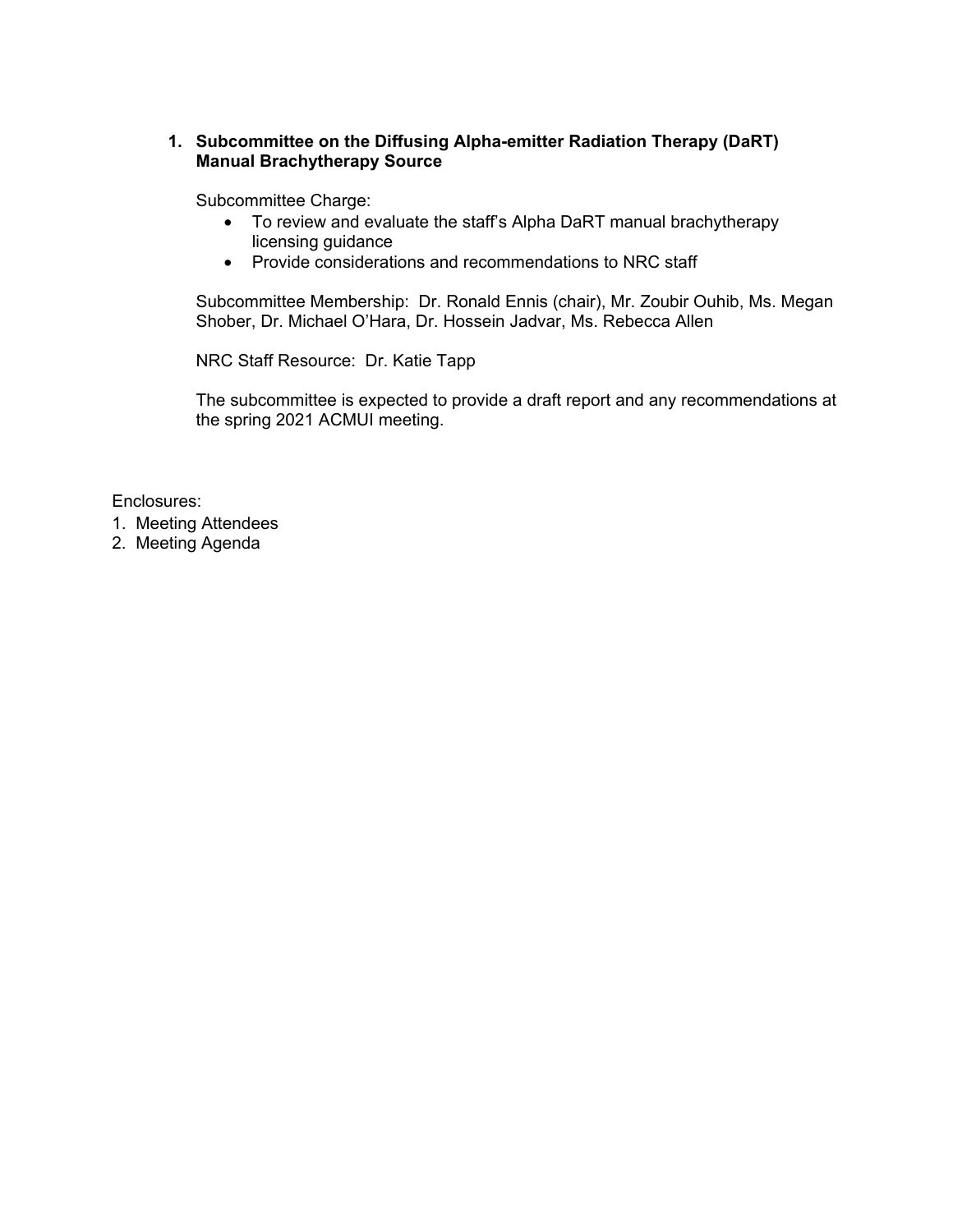# **MEETING PARTICIPANTS**

#### **ACMUI**

Darlene F. Metter, M.D. Chairman A. Robert Schleipman, Ph.D. Vice Chairman Vasken Dilsizian, M.D. Member Ronald D. Ennis, M.D. **Member**<br>Richard Green **Member Richard Green** Hossein Jadvar, M.D. Member Josh Mailman Member Melissa Martin **Member** Member Michael D. O'Hara, Ph.D. Member Zoubir Ouhib Member Michael A. Sheetz **Member** Megan Shober Member Harvey B. Wolkov, M.D. Member John F. Angle, M.D. (Consultant)

# **NRC STAFF**

Maryann Ayoade NMSS/MSST/MSEB Said Daibes, Ph.D. NMSS/MSST/MSEB Daniel Dimarco NMSS/MSST/MSEB Sarah Lopas NMSS/MSST/MSEB Lynn Ronewicz NMSS/REFS/MRPB Donna-Beth Howe, Ph.D. NMSS/MSST/MSEB Ian Irvin OGC/GCLR/RMR Katherine Tapp, Ph.D. NMSS/MSST/MSEB

## **MEMBERS OF THE PUBLIC**

Ronald Lattanze, Lucerno Dynamics

Josh Knowland, Lucerno Dynamics David Townsend, Ph.D., Lucerno Dynamics Matt Wait, Matt Waiser Permanente David Williams, M.D., Pediatrician

Daniel Fass, M.D., **Princeton Health Care Alliance** Miguel De La Guardia, Cook Children's Medical Center Ralph Lieto, **Michigan Radiological Society, American College of** Michigan Radiological Society, American College of Radiology Paul Wallner, D.O., **American College of Radiation Oncology** 

Chris Einberg Chief, Medical Safety and Events Assessment Branch (MSEB) and Designated Federal Officer Lisa Dimmick Medical Radiation Safety Team Leader, MSS/MSST/MSEB